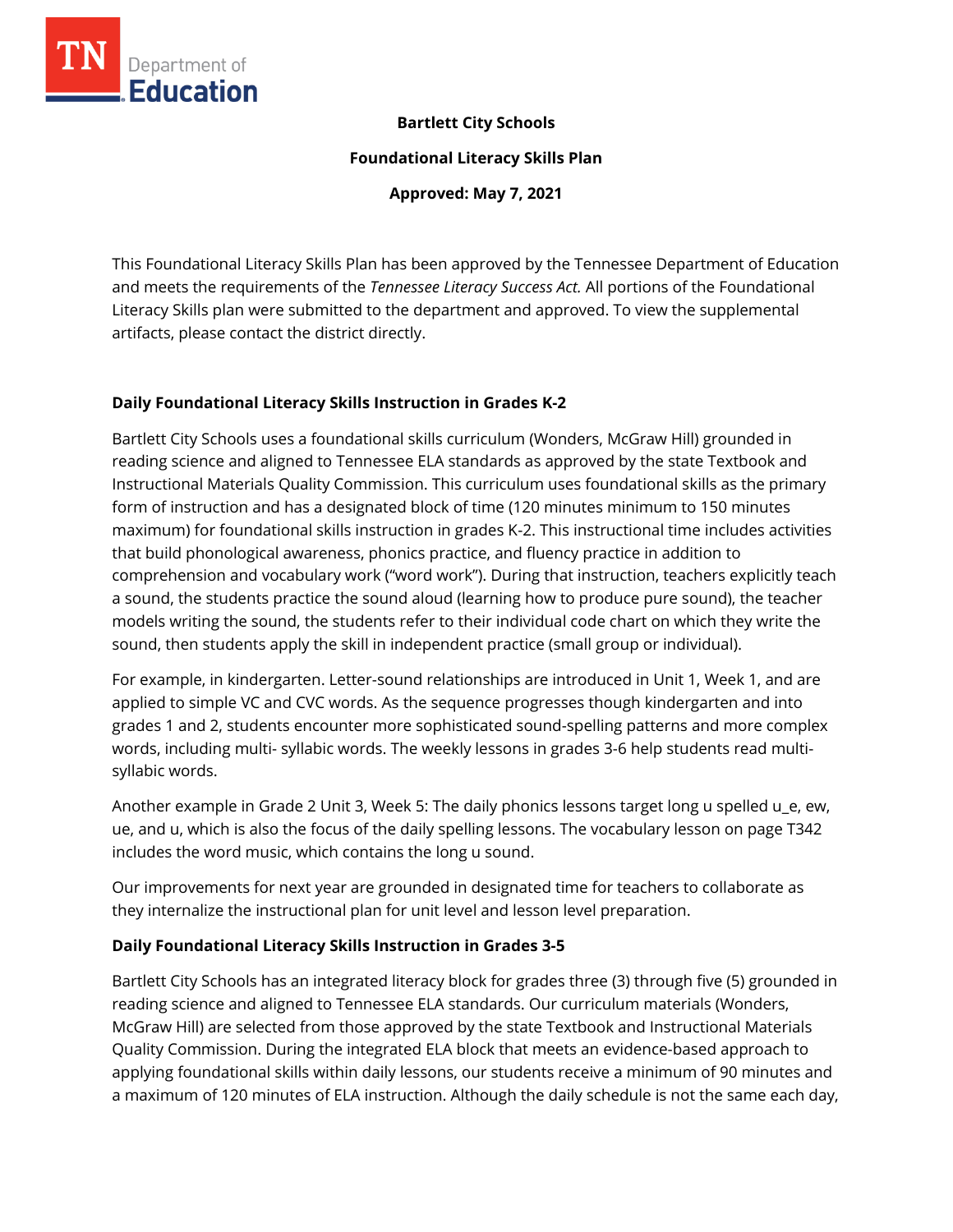Department of Education

all daily instruction includes components for knowledge-building (to build and improve the ability to comprehend complex texts and apply that knowledge as they listen, read, write, think, and speak) for about 60 minutes per day and foundational skills instruction that includes fluency, grammar, morphology, spelling, and writing for at least 30 minutes per day. Our adopted curriculum also engages students in work around fluency, vocabulary, and comprehension. The fluency, vocabulary, and comprehension skills are not taught in isolation, but are embedded within the lesson to ensure continuity, cohesion, and connection.

Wonders provides many opportunities for rich, grade-appropriate, and meaningful discussion of complex texts every week. Teachers lead students in a close reading routine of the Shared Read in the Reading/Writing Companion, and the selections in the Literature Anthology. They read short, complex texts and stories multiples times and are prompted to ask and answer questions; visualize; reread; make, confirm, and correct predictions; summarize; synthesize, or make inferences. The teacher models (Talk About It and Teacher Think Aloud), and then guides students as they reread and answer text-dependent questions. At the beginning of every week or Genre Study, students in all grades build background by talking about the Essential Question and Weekly or Genre Study Opener. There are Build Background videos and/or additional photographs each week to help children build knowledge. When students in Grades 1-6 are doing a close read, the teacher uses a multiple-step instructional model for teaching think aloud. First, the teacher models the think aloud. The second time it appears in the lesson, the teacher models and the student does a think aloud. The third time it appears, the student does the think aloud on his or her own. Wonders includes both direct and indirect strategies to build vocabulary. Students build vocabulary indirectly by listening to, reading, and discussing fiction and nonfiction texts.

Wonders builds a strong foundation with daily, explicit, and systematic phonics instruction. A variety of materials require students to use their knowledge of grade-level phonics patterns and word analysis skills in weekly Spelling, Writing, Shared Reads, and Decodable Readers. McGraw Hill includes research based white papers for all students inclusive of grades 3-5: All Students Phonics instruction has been shown to have a statistically significant positive impact across all student categories (NICHHD, 2000, p. 2-160). An example would be in Grade 4: Grade 4 Unit 2, Week 4: The Phonics lesson targets r-Controlled Vowels /är/ and /ôr/. These vowel sounds are reinforced in the reads. These vowel sounds are also targeted in the daily Spelling lessons. In the edit and proofread lesson, students will edit and proofread their compare/contrast essay about two animals they chose, and the phonics and spelling lessons, this week and throughout the year will help them as they edit and proofread.

### **Approved Instructional Materials for Grades K-2**

McGraw Hill - K-5 Wonders

### **Approved Instructional Materials for Grades 3-5**

McGraw Hill - K-5 Wonders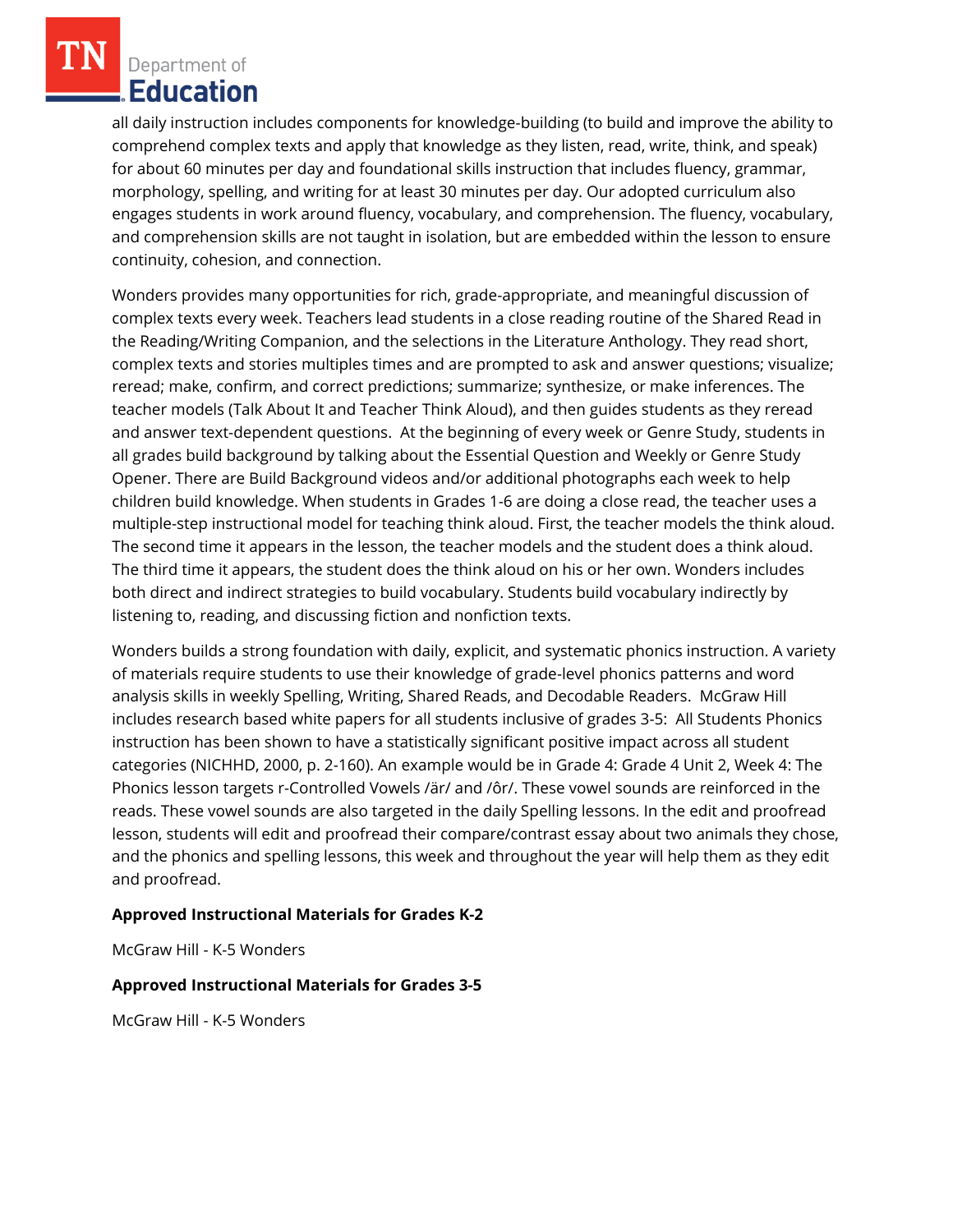Department of **Education** 

# **Universal Reading Screener for Grades K-5. This screener complies with RTI<sup>2</sup>and Say Dyslexia requirements.**

Aimsweb Plus with benchmarking three times per year. Aimsweb Plus complies with the dyslexia screening requirements established in § 49-1-229 and with the universal screening requirements established in Tennessee's RTI² framework manual.

#### **Intervention Structure and Supports**

In the fall, students are given a universal screener (AIMSWEB PLUS) to determine which students have a significant reading deficiency or are "at-risk". Students are screened three times per year in September, December, and May. Our grade-level teachers and principals review universal screener data to determine which students score between the 0-25th percentile. Those students demonstrating need are classified as in need of Tier II or Tier III instruction. Students classified as Tier II or Tier III are given a diagnostic assessment to determine specific deficits in order to best assign students to a small group with an intervention that will narrow skill gaps. Students receive daily, small-group intervention for at least 45 minutes in their area of greatest deficit.

We have research-based options for reading intervention support available to our students who are "at-risk" and/or who have been identified with a significant reading deficiency. Bartlett City Schools uses Fountas and Pinnell, Great Leaps, Road to the Code, and Road to Meaning to meet varied student needs. In addition, our recently adopted ELA curriculum contains an assessment and remediation guide in which teachers can find activities that directly address skill gaps. They can tailor this to the needs of their RTI group of students. If that intervention is not proving to be effective, more comprehensive, strategic interventions (such as Mastery Connect and SPIRE) become an option. Data teams meet every 4 ½ weeks to determine if a change in the intervention or the person providing the intervention is warranted. The data team also looks at other variables (attendance, engagement) as part of the decision-making process before a change is made to the programming or provider.

Our students receive explicit instruction in their area of deficit in small groups using research-based materials and strategies. These students are also screened using additional survey level assessments to determine if they have characteristics of dyslexia. Students who do demonstrate those characteristics receive intensive intervention as outlined in the Say Dyslexia Law using programs that meet the law's requirements. Our district uses a research-based supplemental program as one intervention for students with characteristics of dyslexia. Our district notifies families of students who demonstrate characteristics of dyslexia through an RTI Initial letter. Families are notified through the RTI Coaches and classroom teachers that specific interventions (Fountas & Pinnell, Road to the Code, and Road to Meaning) are being used. Say Dyslexia is also posted on the Bartlett City Schools web page with resources listed.

Intervention takes place daily during a grade-level time in the master schedule just for RTI. When students are in their RTI groups, they work on activities and assignments that make them stronger in that skill. For example, students who need instruction in comprehension may read a new text and answer scaffolded questions, all related to the knowledge-building unit they are studying in Tier I